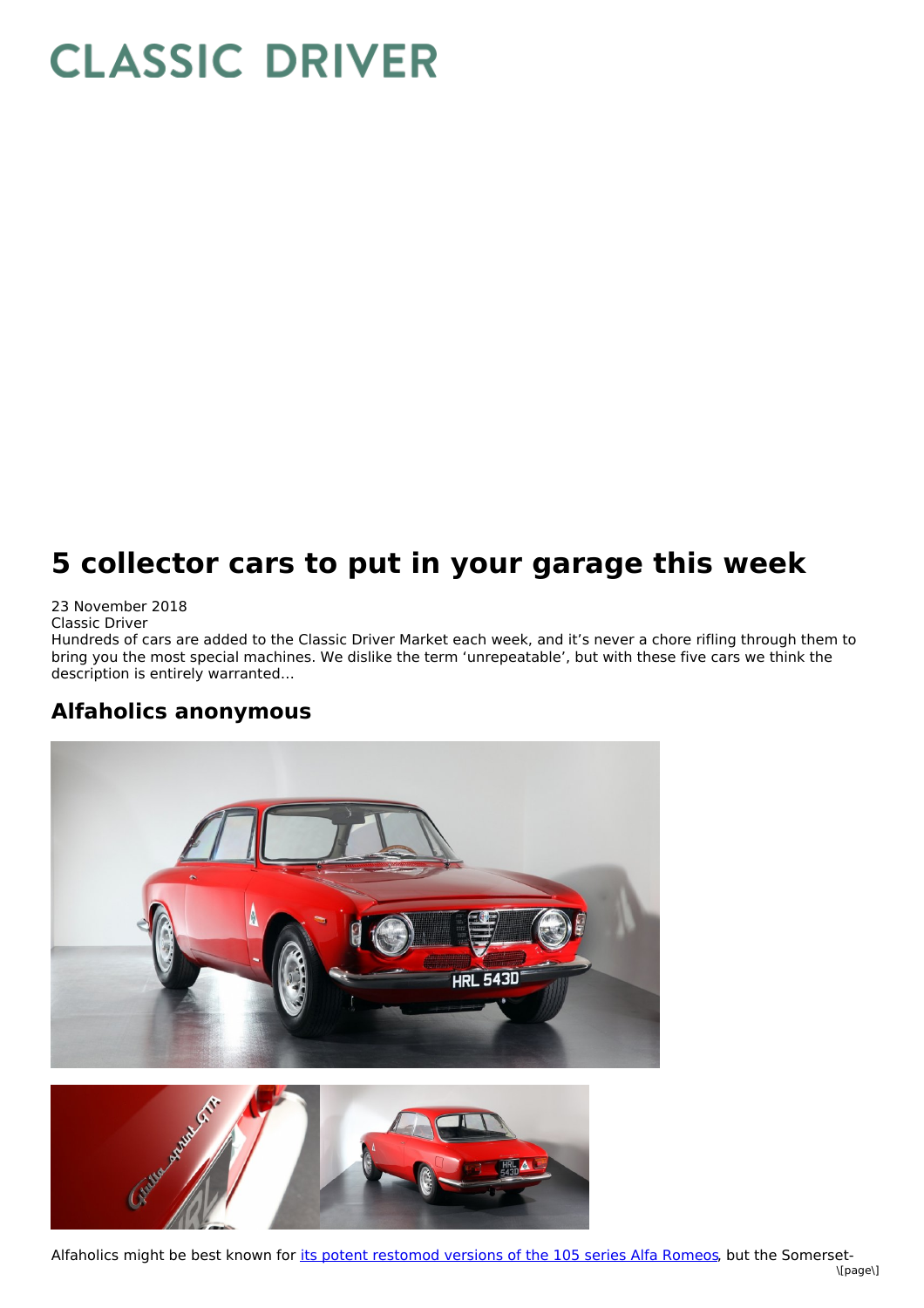based company also carries out meticulous period restorations. Take this GTA 1600 [Stradale](https://www.classicdriver.com/en/car/alfa-romeo/gta/1965/582420) from 1965, for example. Having spent much of its life in the south of France, the car was in remarkably good condition when Alfaholics got its hands on it in 2012. During the comprehensive 'rotisserie' restoration, a number of subtle upgrades were applied to the drivetrain and the suspension, making it ideal for fast road use. Tour Auto 2019, anyone?

#### **Reuse, recycle**



Before the F40 officially went into production, Ferrari built a handful of prototype and development cars, of which this [example](https://www.classicdriver.com/en/car/ferrari/f40/1990/581784) is the last. As a result, it differs from the 'standard' cars in several charming ways - it's got the seats from the LM, Lexan sliding windows, fog lights either side of the rear plate, and headlining attached directly to the roof. There are various other differences beneath the surface that nod to its former testing duties, too. Interestingly, the car was subsequently sold as 'new' and many of the prototype features were sadly changed to be more like the production version. However, during a recent recommissioning by Michelotto in Italy, it has been painstakingly restored to exactly as it was when it left the factory gates for the first time. In the world of F40s, it's hard to find a truly unique example such as this.

#### **Especially for Paul-Ernst**

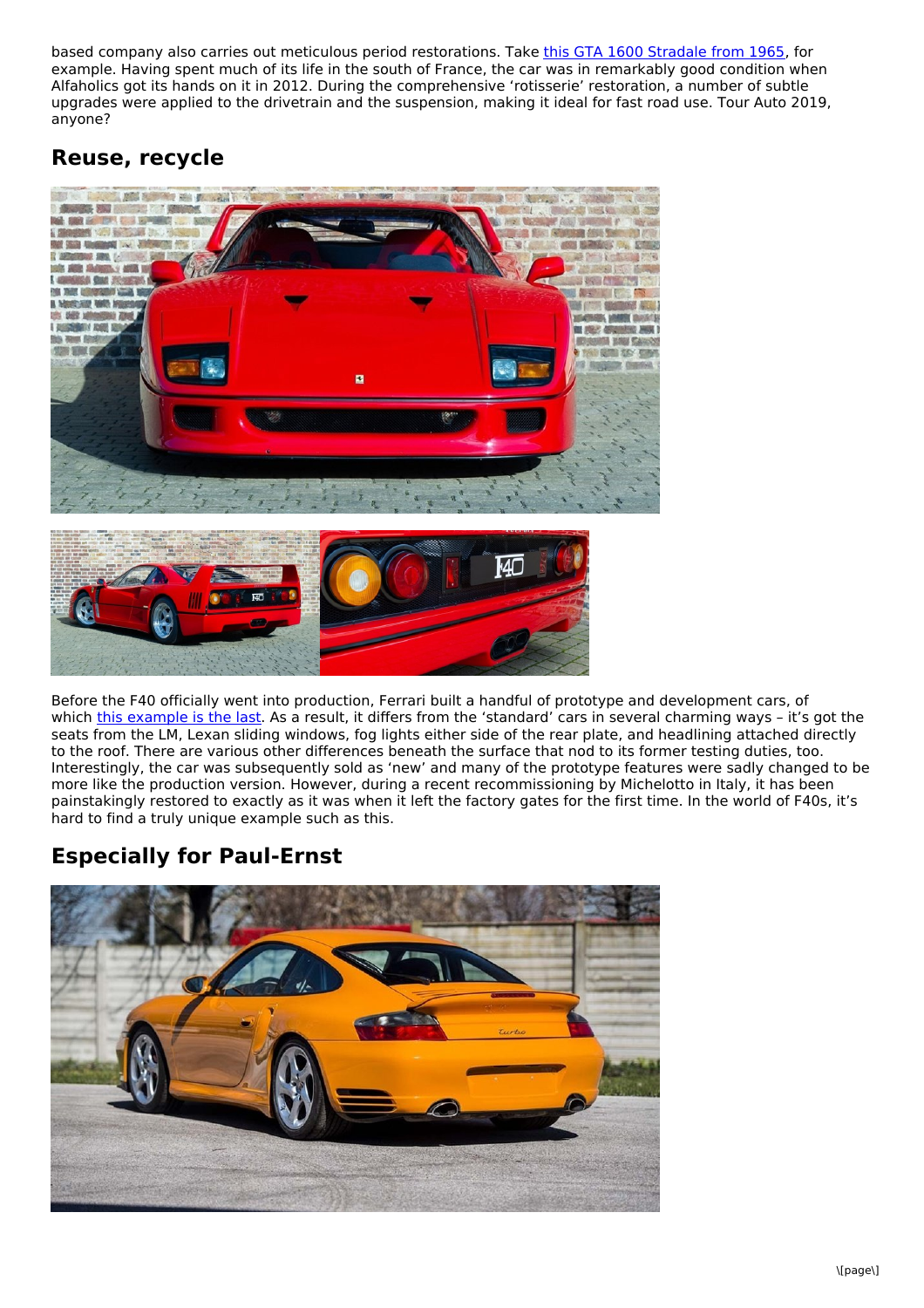

A Porsche factory racer turned official Porsche dealer, Paul-Ernst Strähle ordered this [special](https://www.classicdriver.com/en/car/porsche/911-996-turbo/2001/581713) 996 Turbo in 2001. In addition to the paint-to-sample 'Gelb Orange' bodywork (the exact same shade as the 914/6 GT he raced in the period), the car has the full Clubsport interior, including the roll cage, bucket seats, and rare rear-seat delete. Strähle sold it after 8,000km and it shows just 47,000km today.

### **Brave pills required**





If you're the kind of person who likes to scare themselves silly, be it on a rollercoaster or by jumping out of a plane, this Ariel [Atom](https://www.classicdriver.com/en/car/ariel-motor/atom/2014/582369) V8 might just take the adrenalin to new heights. It's 3-litre V8, which is essentially two Hayabusa engines melded together, develops 500HP. Coupled with the fact the car tips the scales at 550kg and has virtually zero protection from the elements, you've got arguably one of the fastest, most exciting, and most exhilarating road-legal sports cars money can buy. It's rare, too – just 25 of these V8 atoms were produced, of which this example from 2014 is number three.

### **Group A antics**